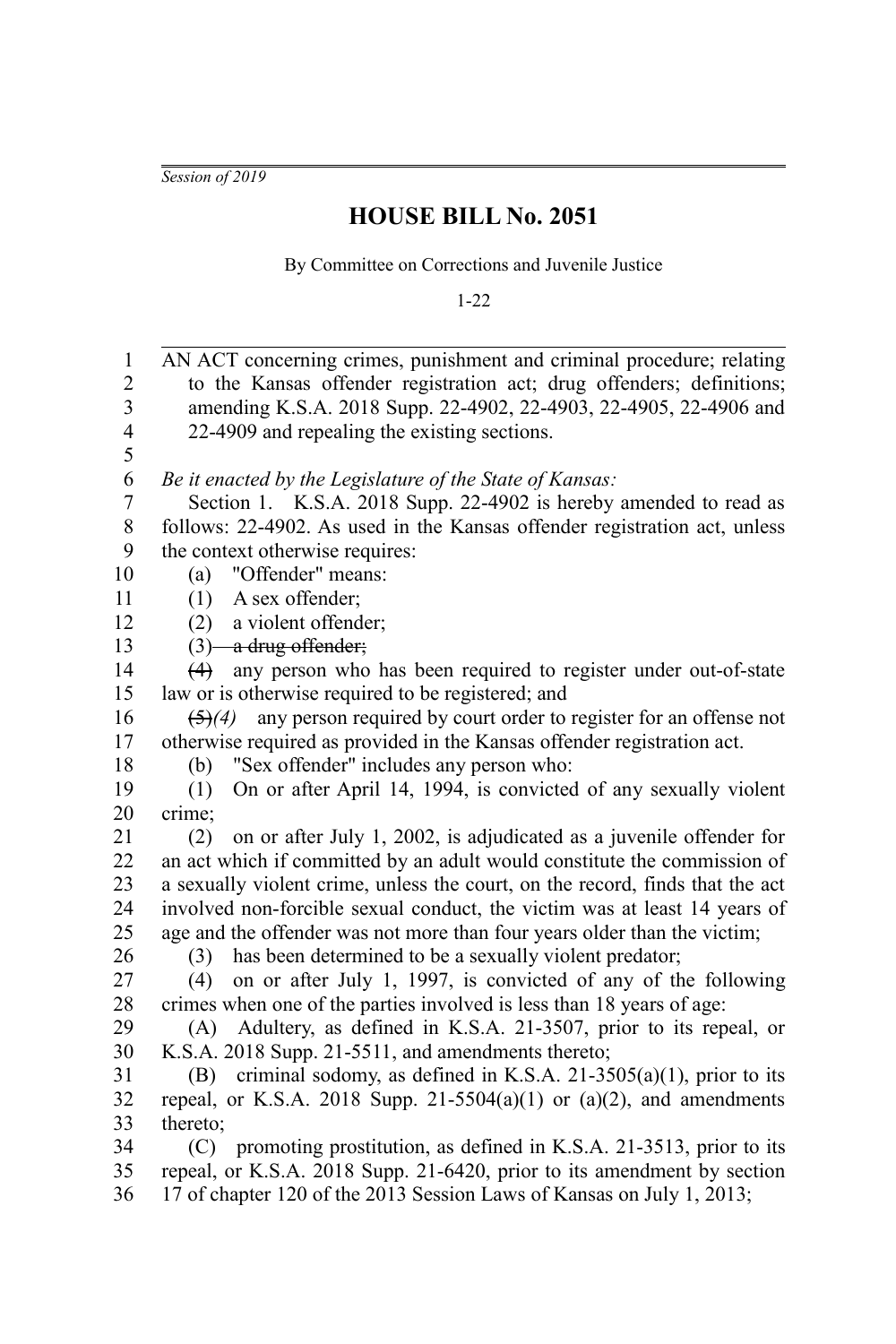(D) patronizing a prostitute, as defined in K.S.A. 21-3515, prior to its repeal, or K.S.A. 2018 Supp. 21-6421, prior to its amendment by section 18 of chapter 120 of the 2013 Session Laws of Kansas on July 1, 2013; or (E) lewd and lascivious behavior, as defined in K.S.A. 21-3508, prior to its repeal, or K.S.A. 2018 Supp. 21-5513, and amendments thereto; (5) is convicted of sexual battery, as defined in K.S.A. 21-3517, prior to its repeal, or K.S.A. 2018 Supp. 21-5505(a), and amendments thereto; (6) is convicted of an attempt, conspiracy or criminal solicitation, as defined in K.S.A. 21-3301, 21-3302 or 21-3303, prior to their repeal, or K.S.A. 2018 Supp. 21-5301, 21-5302, 21-5303, and amendments thereto, of an offense defined in this subsection; or (7) has been convicted of an offense that is comparable to any crime defined in this subsection, or any out-of-state conviction for an offense that under the laws of this state would be an offense defined in this subsection. (c) "Sexually violent crime" means: (1) Rape, as defined in K.S.A. 21-3502, prior to its repeal, or K.S.A. 2018 Supp. 21-5503, and amendments thereto; (2) indecent liberties with a child, as defined in K.S.A. 21-3503, prior to its repeal, or K.S.A. 2018 Supp. 21-5506(a), and amendments thereto; (3) aggravated indecent liberties with a child, as defined in K.S.A. 21-3504, prior to its repeal, or K.S.A. 2018 Supp. 21-5506(b), and amendments thereto; (4) criminal sodomy, as defined in K.S.A. 21-3505(a)(2) or (a)(3), prior to its repeal, or K.S.A. 2018 Supp. 21-5504(a)(3) or (a)(4), and amendments thereto; (5) aggravated criminal sodomy, as defined in K.S.A. 21-3506, prior to its repeal, or K.S.A. 2018 Supp. 21-5504(b), and amendments thereto; (6) indecent solicitation of a child, as defined in K.S.A. 21-3510, prior to its repeal, or K.S.A. 2018 Supp. 21-5508(a), and amendments thereto; (7) aggravated indecent solicitation of a child, as defined in K.S.A. 21-3511, prior to its repeal, or K.S.A. 2018 Supp. 21-5508(b), and amendments thereto; (8) sexual exploitation of a child, as defined in K.S.A. 21-3516, prior to its repeal, or K.S.A. 2018 Supp. 21-5510, and amendments thereto; (9) aggravated sexual battery, as defined in K.S.A. 21-3518, prior to its repeal, or K.S.A. 2018 Supp. 21-5505(b), and amendments thereto; (10) aggravated incest, as defined in K.S.A. 21-3603, prior to its repeal, or K.S.A. 2018 Supp. 21-5604(b), and amendments thereto; (11) electronic solicitation, as defined in K.S.A. 21-3523, prior to its repeal, and K.S.A. 2018 Supp. 21-5509, and amendments thereto; (12) unlawful sexual relations, as defined in K.S.A. 21-3520, prior to 1 2 3 4 5 6 7 8 9 10 11 12 13 14 15 16 17 18 19 20 21 22 23 24 25 26 27 28 29 30 31 32 33 34 35 36 37 38 39 40 41 42

its repeal, or K.S.A. 2018 Supp. 21-5512, and amendments thereto; 43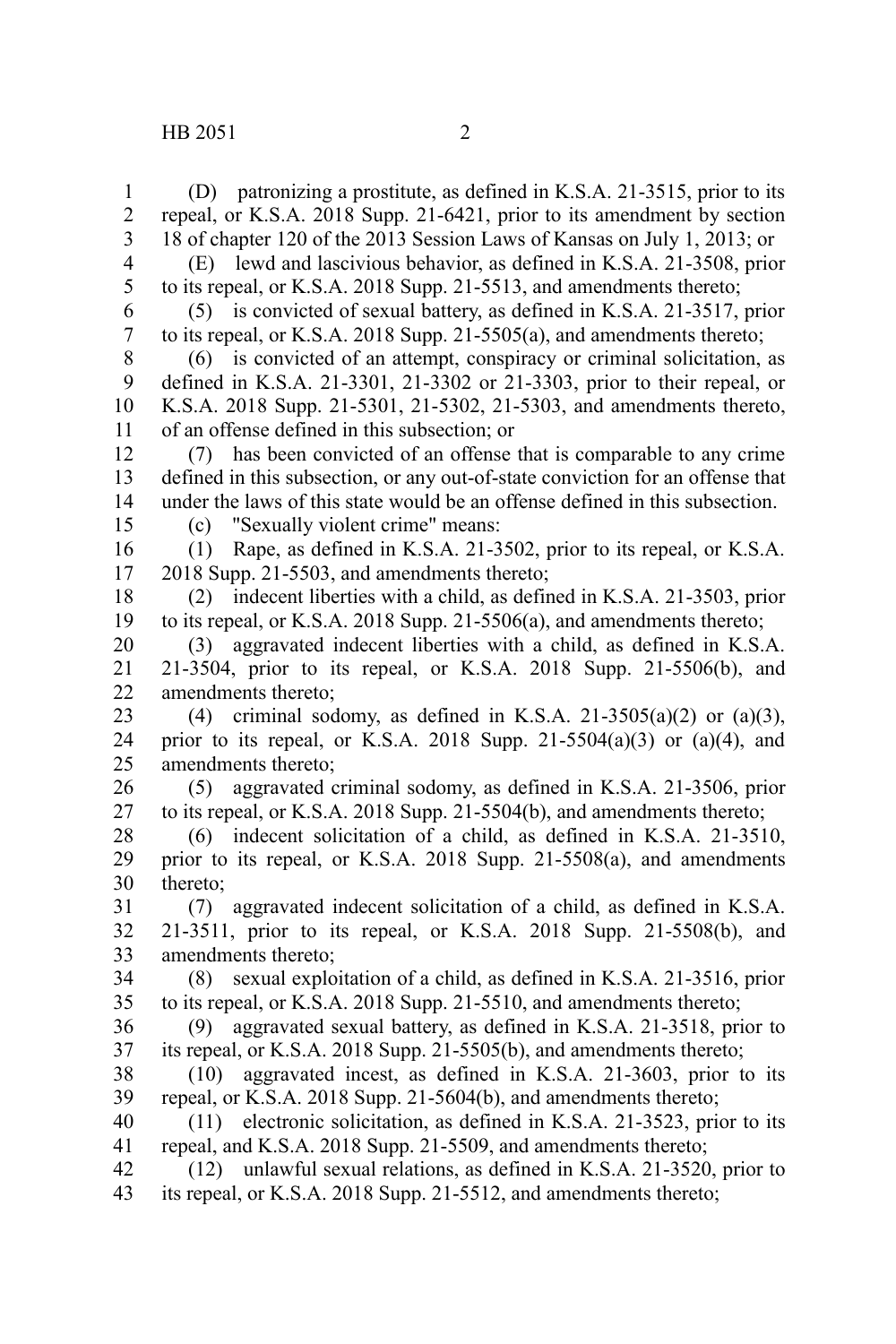(13) aggravated human trafficking, as defined in K.S.A. 21-3447, prior to its repeal, or K.S.A. 2018 Supp. 21-5426(b), and amendments thereto, if committed in whole or in part for the purpose of the sexual gratification of the defendant or another; 1 2 3 4

5

(14) commercial sexual exploitation of a child, as defined in K.S.A. 2018 Supp. 21-6422, and amendments thereto; 6

(15) promoting the sale of sexual relations, as defined in K.S.A. 2018 Supp. 21-6420, and amendments thereto; 7 8

(16) any conviction or adjudication for an offense that is comparable to a sexually violent crime as defined in this subsection, or any out-of-state conviction or adjudication for an offense that under the laws of this state would be a sexually violent crime as defined in this subsection; 9 10 11 12

(17) an attempt, conspiracy or criminal solicitation, as defined in K.S.A. 21-3301, 21-3302 or 21-3303, prior to their repeal, or K.S.A. 2018 Supp. 21-5301, 21-5302, 21-5303, and amendments thereto, of a sexually violent crime, as defined in this subsection; or 13 14 15 16

(18) any act which has been determined beyond a reasonable doubt to have been sexually motivated, unless the court, on the record, finds that the act involved non-forcible sexual conduct, the victim was at least 14 years of age and the offender was not more than four years older than the victim. As used in this paragraph, "sexually motivated" means that one of the purposes for which the defendant committed the crime was for the purpose of the defendant's sexual gratification. 17 18 19 20 21 22 23

(d) "Sexually violent predator" means any person who, on or after July 1, 2001, is found to be a sexually violent predator pursuant to K.S.A. 59-29a01 et seq., and amendments thereto. 24 25 26

27

(e) "Violent offender" includes any person who:

(1) On or after July 1, 1997, is convicted of any of the following crimes: 28 29

(A) Capital murder, as defined in K.S.A. 21-3439, prior to its repeal, or K.S.A. 2018 Supp. 21-5401, and amendments thereto; 30 31

(B) murder in the first degree, as defined in K.S.A. 21-3401, prior to its repeal, or K.S.A. 2018 Supp. 21-5402, and amendments thereto; 32 33

(C) murder in the second degree, as defined in K.S.A. 21-3402, prior to its repeal, or K.S.A. 2018 Supp. 21-5403, and amendments thereto; 34 35

(D) voluntary manslaughter, as defined in K.S.A. 21-3403, prior to its repeal, or K.S.A. 2018 Supp. 21-5404, and amendments thereto; 36 37

(E) involuntary manslaughter, as defined in K.S.A. 21-3404, prior to its repeal, or K.S.A. 2018 Supp. 21-5405(a)(1), (a)(2) or (a)(4), and amendments thereto. The provisions of this paragraph shall not apply to violations of K.S.A. 2018 Supp. 21-5405(a)(3), and amendments thereto, which occurred on or after July 1, 2011, through July 1, 2013; 38 39 40 41 42

(F) kidnapping, as defined in K.S.A. 21-3420, prior to its repeal, or 43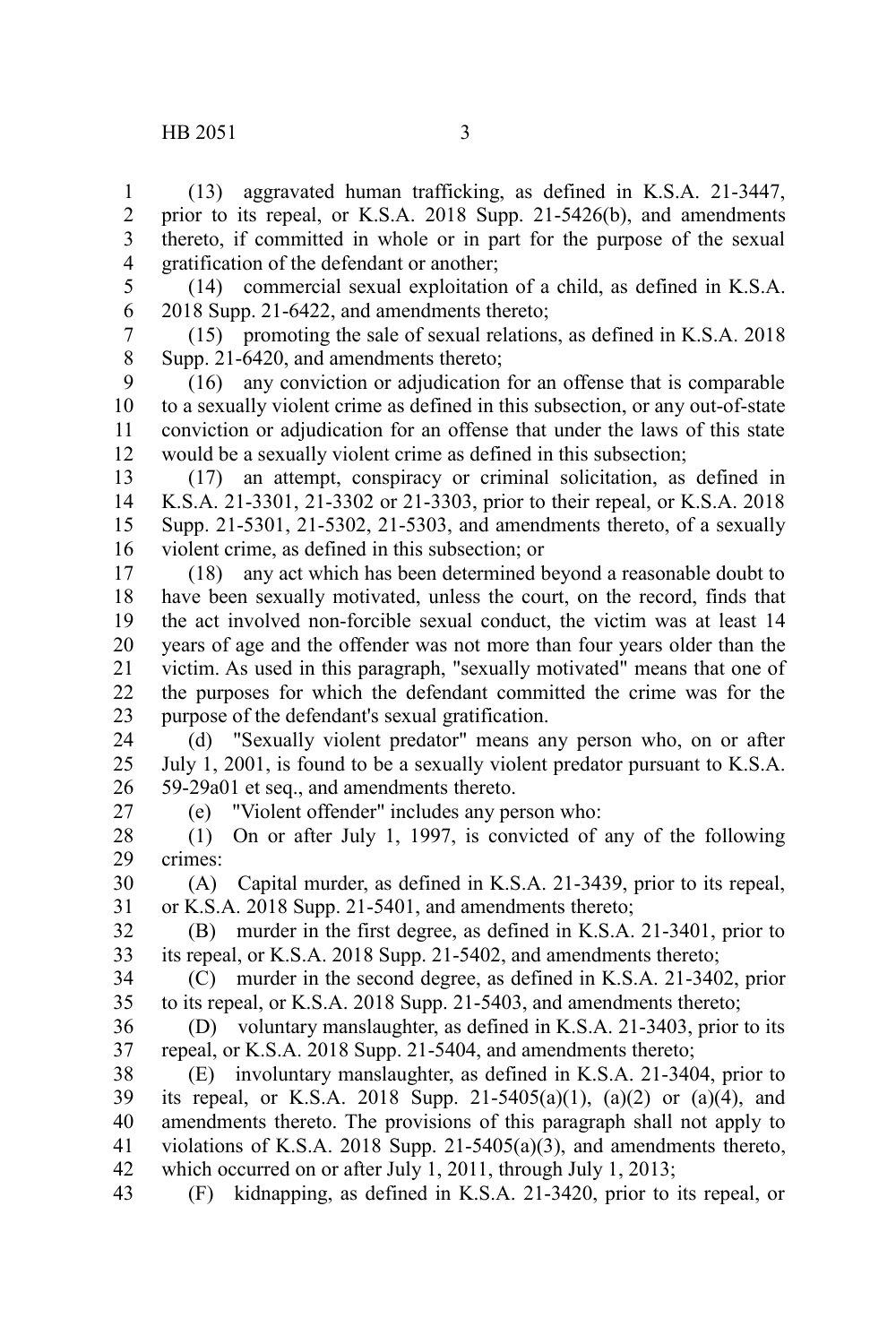K.S.A. 2018 Supp. 21-5408(a), and amendments thereto; 1

(G) aggravated kidnapping, as defined in K.S.A. 21-3421, prior to its repeal, or K.S.A. 2018 Supp. 21-5408(b), and amendments thereto; 2 3

(H) criminal restraint, as defined in K.S.A. 21-3424, prior to its repeal, or K.S.A. 2018 Supp. 21-5411, and amendments thereto, except by a parent, and only when the victim is less than 18 years of age; or 4 5 6

(I) aggravated human trafficking, as defined in K.S.A. 21-3447, prior to its repeal, or K.S.A. 2018 Supp. 21-5426(b), and amendments thereto, if not committed in whole or in part for the purpose of the sexual gratification of the defendant or another; 7 8 9 10

(2) on or after July 1, 2006, is convicted of any person felony and the court makes a finding on the record that a deadly weapon was used in the commission of such person felony; 11 12 13

(3) has been convicted of an offense that is comparable to any crime defined in this subsection, any out-of-state conviction for an offense that under the laws of this state would be an offense defined in this subsection; or 14 15 16 17

(4) is convicted of an attempt, conspiracy or criminal solicitation, as defined in K.S.A. 21-3301, 21-3302 or 21-3303, prior to their repeal, or K.S.A. 2018 Supp. 21-5301, 21-5302 and 21-5303, and amendments thereto, of an offense defined in this subsection. 18 19 20 21

22

23

(f) "Drug offender" includes any person who, on or after July 1, 2007:

(1) Is convicted of any of the following crimes:

(A) Unlawful manufacture or attempting such of any controlled substance or controlled substance analog, as defined in K.S.A. 65-4159, prior to its repeal, K.S.A. 2010 Supp. 21-36a03, prior to its transfer, or K.S.A. 2018 Supp. 21-5703, and amendments thereto; 24 25 26 27

(B) possession of ephedrine, pseudoephedrine, red phosphorus, lithium metal, sodium metal, iodine, anhydrous ammonia, pressurized ammonia or phenylpropanolamine, or their salts, isomers or salts of isomers with intent to use the product to manufacture a controlled substance, as defined in K.S.A. 65-7006(a), prior to its repeal, K.S.A. 2010 Supp. 21-36a09(a), prior to its transfer, or K.S.A. 2018 Supp. 21-5709(a), and amendments thereto; 28 29 30 31 32 33 34

(C) K.S.A. 65-4161, prior to its repeal, K.S.A. 2010 Supp. 21-  $36a05(a)(1)$ , prior to its transfer, or K.S.A. 2018 Supp. 21-5705 $(a)(1)$ , and amendments thereto. The provisions of this paragraph shall not apply to violations of K.S.A. 2010 Supp.  $21-36a05(a)(2)$  through  $(a)(6)$  or  $(b)$ which occurred on or after July 1, 2009, through April 15, 2010; 35 36 37 38 39

(2) has been convicted of an offense that is comparable to any crime defined in this subsection, any out-of-state conviction for an offense that under the laws of this state would be an offense defined in this subsection;  $\theta$ 40 41 42 43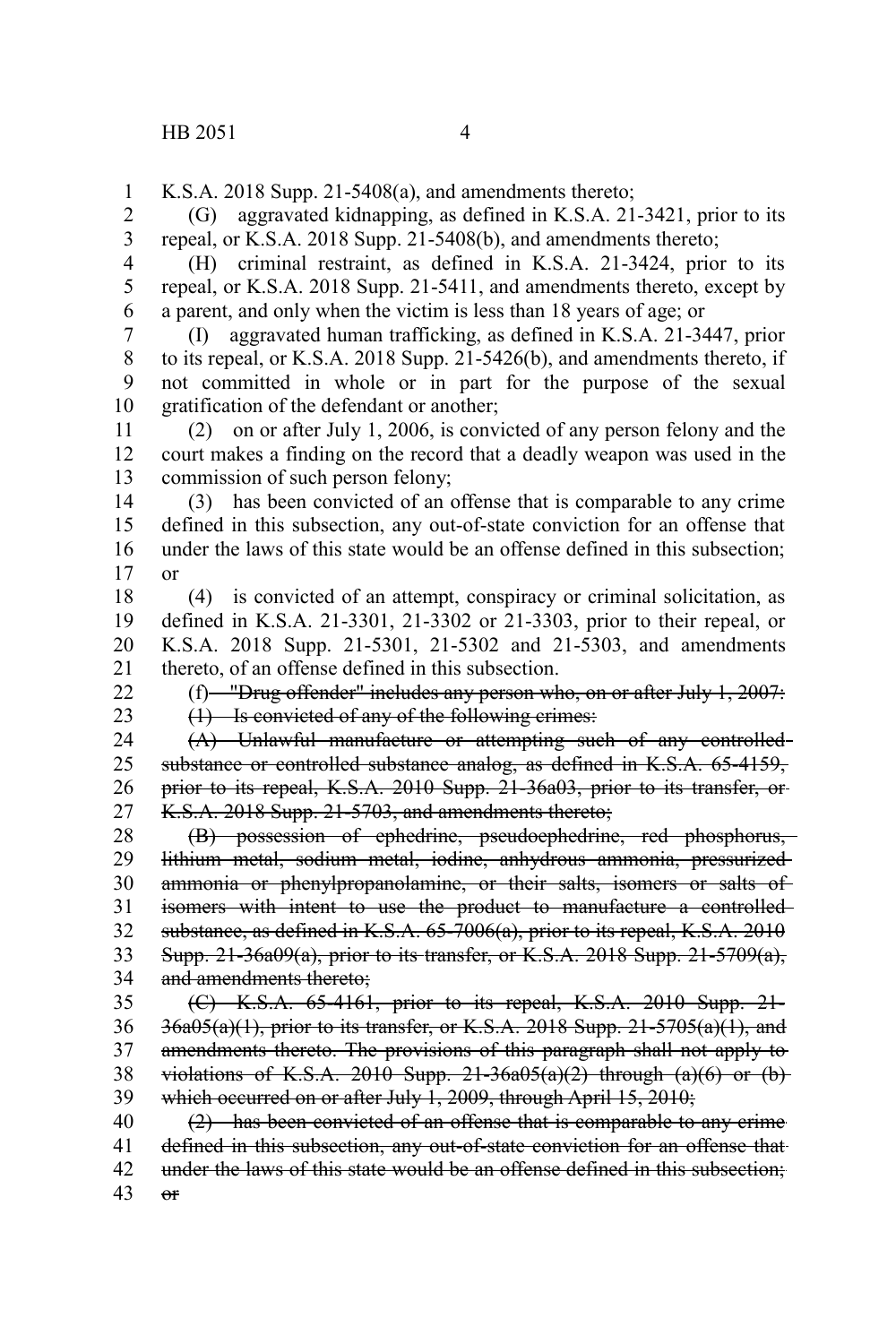(3) is or has been convicted of an attempt, conspiracy or criminal solicitation, as defined in K.S.A. 21-3301, 21-3302 or 21-3303, prior to their repeal, or K.S.A. 2018 Supp. 21-5301, 21-5302 and 21-5303, and amendments thereto, of an offense defined in this subsection. 1 2 3 4

 $\left(\frac{g}{g}\right)$  Convictions or adjudications which result from or are connected with the same act, or result from crimes committed at the same time, shall be counted for the purpose of this section as one conviction or adjudication. Any conviction or adjudication set aside pursuant to law is not a conviction or adjudication for purposes of this section. A conviction or adjudication from any out-of-state court shall constitute a conviction or adjudication for purposes of this section. 5 6 7 8 9 10 11

 $(h)(g)$  "School" means any public or private educational institution, including, but not limited to, postsecondary school, college, university, community college, secondary school, high school, junior high school, middle school, elementary school, trade school, vocational school or professional school providing training or education to an offender for three or more consecutive days or parts of days, or for 10 or more nonconsecutive days in a period of 30 consecutive days. 12 13 14 15 16 17 18

(i)*(h)* "Employment" means any full-time, part-time, transient, daylabor employment or volunteer work, with or without compensation, for three or more consecutive days or parts of days, or for 10 or more nonconsecutive days in a period of 30 consecutive days. 19 20 21 22

 $\left(\frac{1}{1}\right)(i)$  "Reside" means to stay, sleep or maintain with regularity or temporarily one's person and property in a particular place other than a location where the offender is incarcerated. It shall be presumed that an offender resides at any and all locations where the offender stays, sleeps or maintains the offender's person for three or more consecutive days or parts of days, or for ten or more nonconsecutive days in a period of 30 consecutive days. 23 24 25 26 27 28 29

 $(k)(i)$  "Residence" means a particular and definable place where an individual resides. Nothing in the Kansas offender registration act shall be construed to state that an offender may only have one residence for the purpose of such act. 30 31 32 33

34

 $(H)(k)$  "Transient" means having no fixed or identifiable residence.

 $\frac{dm}{d}$  "Law enforcement agency having initial jurisdiction" means the registering law enforcement agency of the county or location of jurisdiction where the offender expects to most often reside upon the offender's discharge, parole or release. 35 36 37 38

(n)*(m)* "Registering law enforcement agency" means the sheriff's office or tribal police department responsible for registering an offender. 39 40

(o)*(n)* "Registering entity" means any person, agency or other governmental unit, correctional facility or registering law enforcement agency responsible for obtaining the required information from, and 41 42 43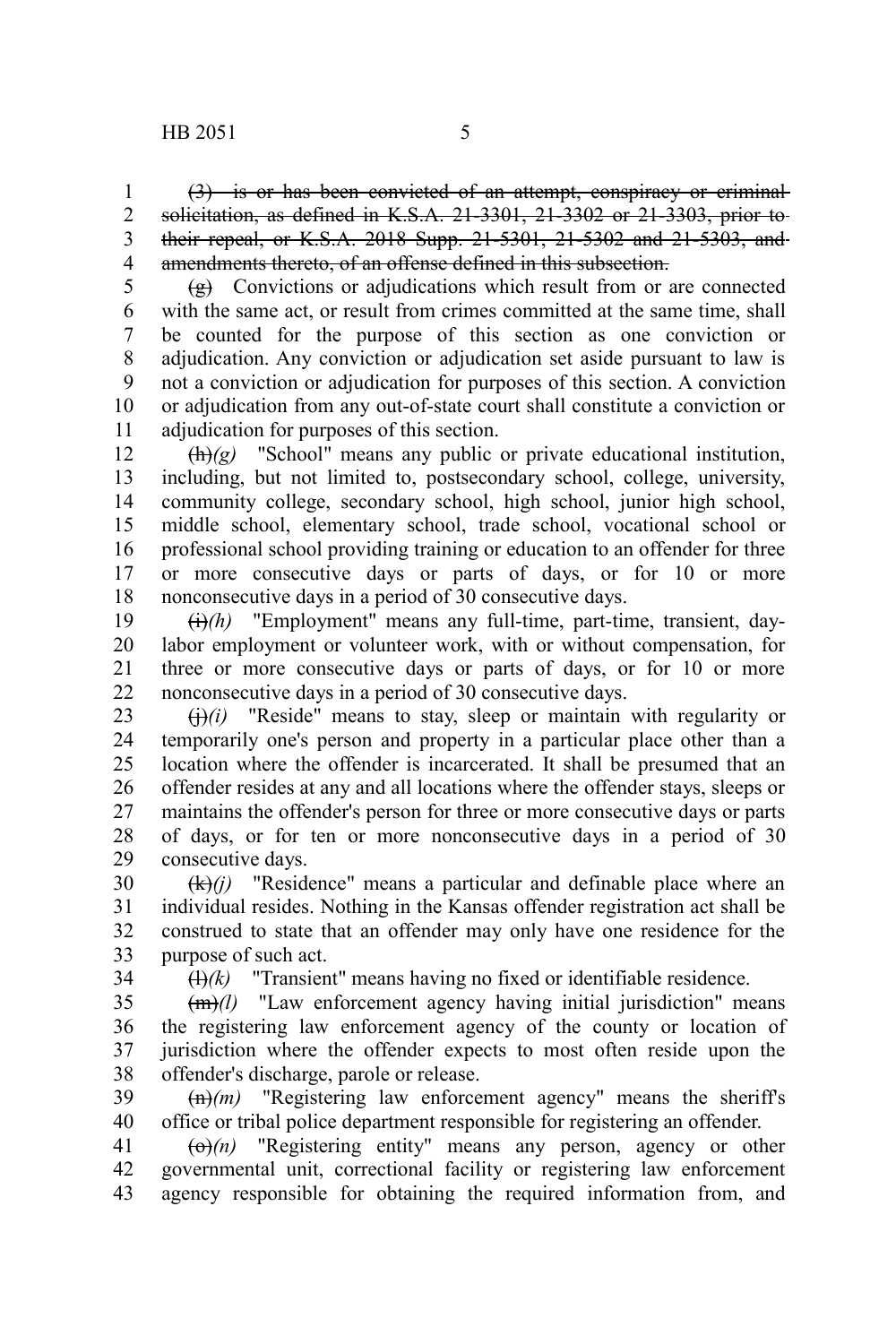explaining the required registration procedures to, any person required to register pursuant to the Kansas offender registration act. "Registering entity" shall include, but not be limited to, sheriff's offices, tribal police departments and correctional facilities. 1 2 3 4

(p)*(o)* "Treatment facility" means any public or private facility or institution providing inpatient mental health, drug or alcohol treatment or counseling, but does not include a hospital, as defined in K.S.A. 65-425, and amendments thereto. 5 6 7 8

(q)*(p)* "Correctional facility" means any public or private correctional facility, juvenile detention facility, prison or jail. 9 10

 $(r)(q)$  "Out-of-state" means: the District of Columbia; any federal, military or tribal jurisdiction, including those within this state; any foreign jurisdiction; or any state or territory within the United States, other than this state. 11 12 13 14

(s)*(r)* "Duration of registration" means the length of time during which an offender is required to register for a specified offense or violation. 15 16 17

(t)*(s)* (1) Notwithstanding any other provision of this section, "offender" shall not include any person who is: 18 19

(A) Convicted of unlawful transmission of a visual depiction of a child, as defined in K.S.A. 2018 Supp. 21-5611(a), and amendments thereto, aggravated unlawful transmission of a visual depiction of a child, as defined in K.S.A. 2018 Supp. 21-5611(b), and amendments thereto, or unlawful possession of a visual depiction of a child, as defined in K.S.A. 2018 Supp. 21-5610, and amendments thereto; or 20 21 22 23 24 25

(B) adjudicated as a juvenile offender for an act which if committed by an adult would constitute the commission of a crime defined in subsection  $(t)(1)(A)$ . 26 27 28

(2) Notwithstanding any other provision of law, a court shall not order any person to register under the Kansas offender registration act for the offenses described in subsection  $(t)(1)$ . 29 30 31

Sec. 2. K.S.A. 2018 Supp. 22-4903 is hereby amended to read as follows: 22-4903. (a) Violation of the Kansas offender registration act is the failure by an offender, as defined in K.S.A. 22-4902, and amendments thereto, to comply with any and all provisions of such act, including any and all duties set forth in K.S.A. 22-4905 through 22-4907, and amendments thereto. Any violation of the Kansas offender registration act which continues for more than 30 consecutive days shall, upon the  $31<sup>st</sup>$ consecutive day, constitute a new and separate offense, and shall continue to constitute a new and separate offense every 30 days thereafter for as long as the violation continues. 32 33 34 35 36 37 38 39 40 41

(b) Aggravated violation of the Kansas offender registration act is violation of the Kansas offender registration act which continues for more 42 43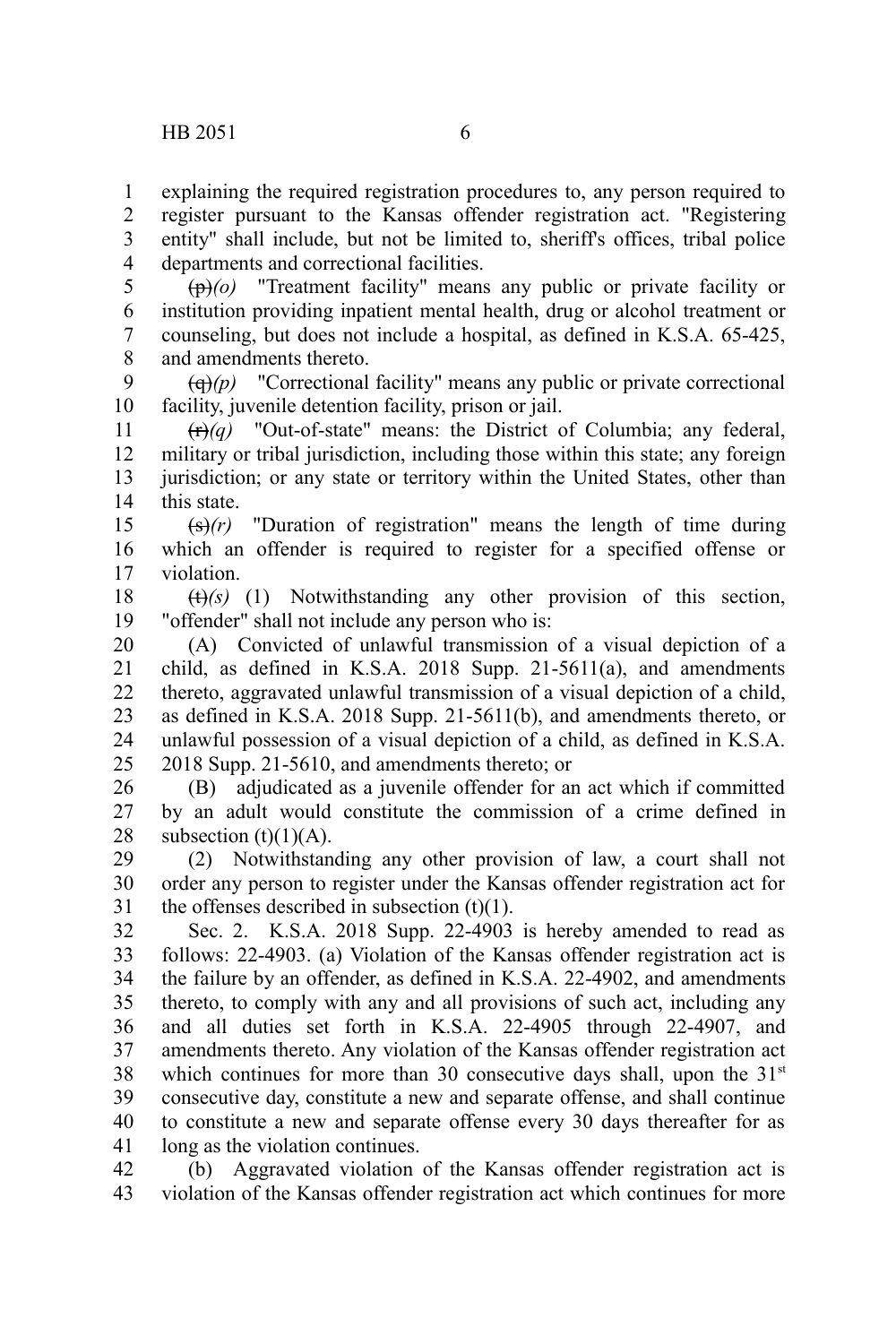than 180 consecutive days. Any aggravated violation of the Kansas offender registration act which continues for more than 180 consecutive days shall, upon the  $181<sup>st</sup>$  consecutive day, constitute a new and separate offense, and shall continue to constitute a new and separate violation of the Kansas offender registration act every 30 days thereafter, or a new and separate aggravated violation of the Kansas offender registration act every 180 days thereafter, for as long as the violation continues. 1 2 3 4 5 6 7

(c)  $(1)$  Except as provided in subsection  $(c)(3)$ , violation of the Kansas offender registration act is: 8 9

10

(A) Upon a first conviction, a severity level 6 felony; (B) upon a second conviction, a severity level 5 felony; and

11 12

(C) upon a third or subsequent conviction, a severity level 3 felony.

Such violation shall be designated as a person or nonperson crime in accordance with the designation assigned to the underlying crime for which the offender is required to be registered under the Kansas offender registration act. If the offender is required to be registered under both a person and nonperson underlying crime, the violation shall be designated as a person crime. 13 14 15 16 17 18

(2) Except as provided in subsection (c)(3), aggravated violation of the Kansas offender registration act is a severity level 3 felony. 19 20

Such violation shall be designated as a person or nonperson crime in accordance with the designation assigned to the underlying crime for which the offender is required to be registered under the Kansas offender registration act. If the offender is required to be registered under both a person and nonperson underlying crime, the violation shall be designated as a person crime. 21 22 23 24 25 26

(3) Violation of the Kansas offender registration act or aggravated violation of the Kansas offender registration act consisting only of failing to remit payment to the sheriff's office as required in K.S.A. 22-4905(l), and amendments thereto, is: 27 28 29 30

(A) Except as provided in subsection (c)(3)(B), a class A *nonperson* misdemeanor if, within 15 days of registration, full payment is not remitted to the sheriff's office; 31 32 33

(B) a severity level 9 felony if, within 15 days of the most recent registration, two or more full payments have not been remitted to the sheriff's office. 34 35 36

Such violation shall be designated as a person or nonperson crime in accordance with the designation assigned to the 37 38

underlying crime for which the offender is required to be registered under the Kansas offender registration act. If the offender is required to be registered under both a person and nonperson underlying crime, the violation shall be designated as a person crime. 39 40 41 42

(d) Prosecution of violations of this section may be held: 43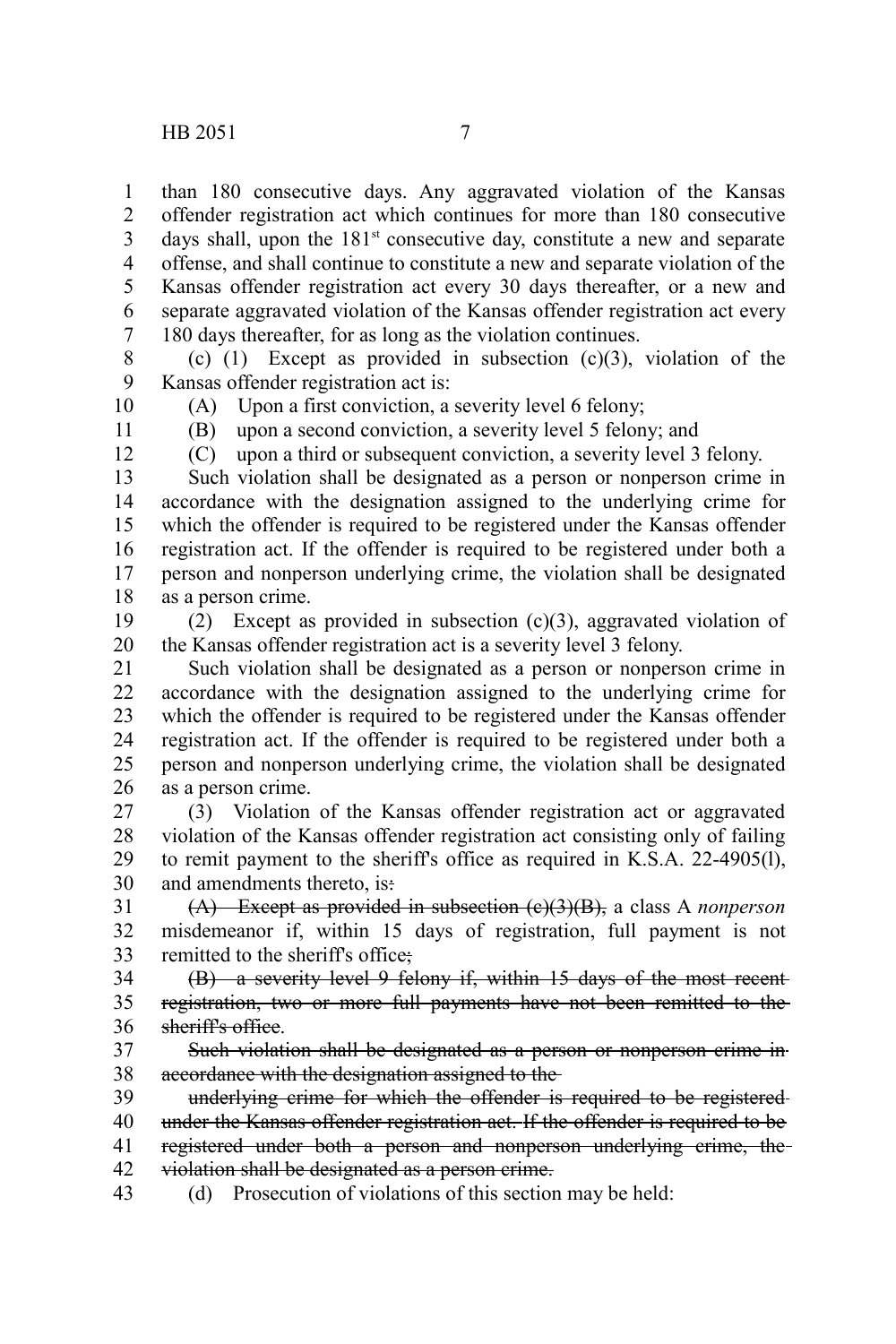## HB 2051 8

1 2 (1) In any county in which the offender resides;

(2) in any county

 in which the offender is required to be registered under the Kansas offender registration act; 3 4

(3) in any county in which the offender is located during which time the offender is not in compliance with the Kansas offender registration act; or 5 6 7

(4) in the county in which any conviction or adjudication occurred for which the offender is required to be registered under the Kansas offender registration act. 8 9 10

Sec. 3. K.S.A. 2018 Supp. 22-4905 is hereby amended to read as follows: 22-4905. Any offender required to register as provided in the Kansas offender registration act shall: 11 12 13

(a) Except as otherwise provided in this subsection, register in person with the registering law enforcement agency within three business days of coming into any county or location of jurisdiction in which the offender resides or intends to reside, maintains employment or intends to maintain employment, or attends school or intends to attend school. Any such offender who cannot physically register in person with the registering law enforcement agency for such reasons including, but not limited to, incapacitation or hospitalization, as determined by a person licensed to practice medicine or surgery, or involuntarily committed pursuant to the Kansas sexually violent predator act, shall be subject to verification requirements other than in-person registration, as determined by the registering law enforcement agency having jurisdiction; 14 15 16 17 18 19 20 21 22 23 24 25

(b) except as provided further, for any: (1) Sex offender, including a violent offender or drug offender who is also a sex offender, report in person four times each year to the registering law enforcement agency in the county or location of jurisdiction in which the offender resides, maintains employment or is attending a school; and (2) violent offender-or drug offender, report in person four times each year to the registering law enforcement agency in the county or location of jurisdiction in which the offender resides, maintains employment or is attending a school, except that, at the discretion of the registering law enforcement agency, one of the four required reports may be conducted by certified letter. When utilized, the certified letter for reporting shall be sent by the registering law enforcement agency to the reported residence of the offender. The offender shall indicate any changes in information as required for reporting in person. The offender shall respond by returning the certified letter to the registering law enforcement agency within 10 business days by certified mail. The offender shall be required to report to the registering law enforcement agency once during the month of the offender's birthday and every third, sixth and ninth month occurring before and after the month of 26 27 28 29 30 31 32 33 34 35 36 37 38 39 40 41 42 43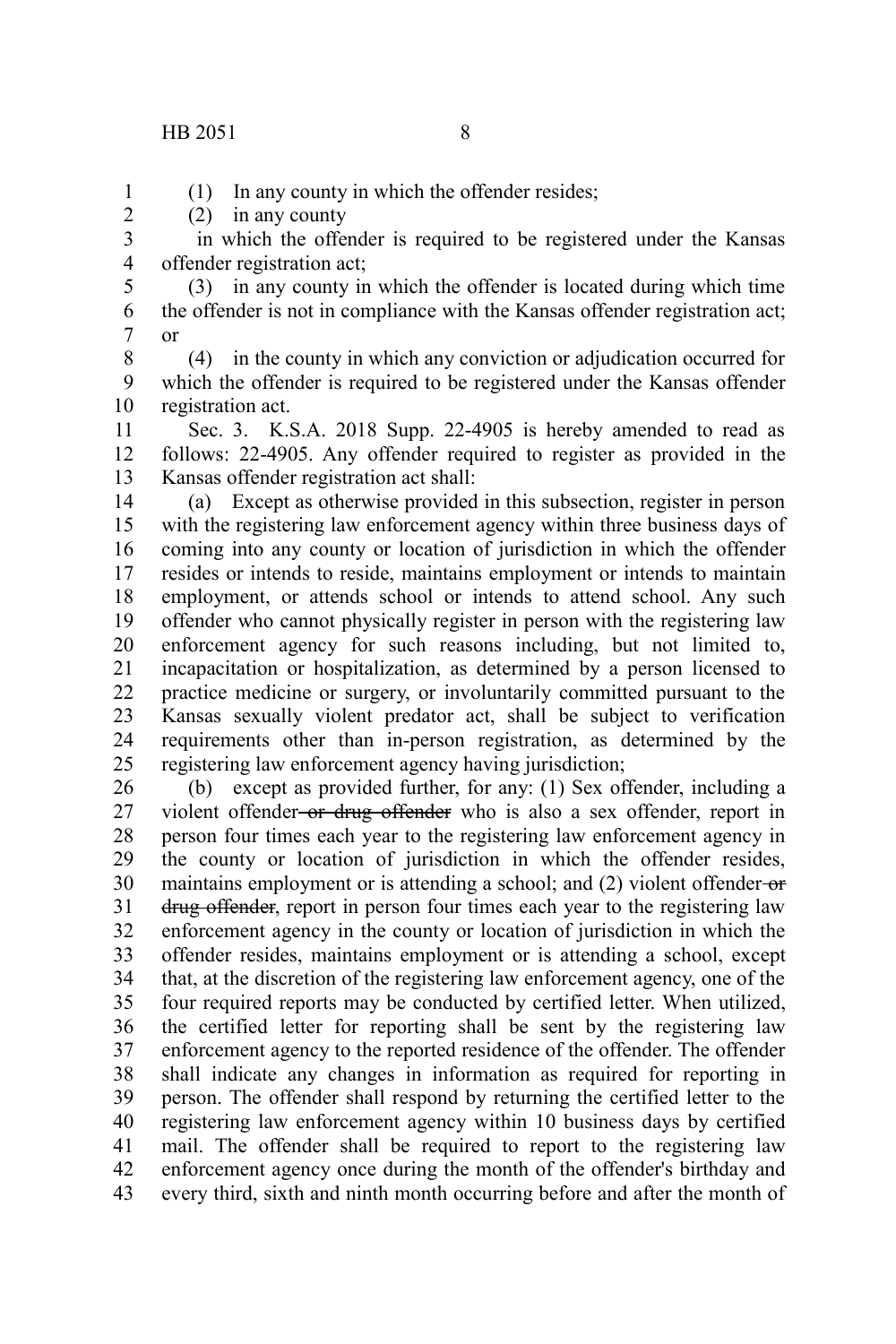the offender's birthday. The registering law enforcement agency may determine the appropriate times and days for reporting by the offender, consistent with this subsection. Nothing contained in this subsection shall be construed to alleviate any offender from meeting the requirements prescribed in the Kansas offender registration act; 1 2 3 4 5

(c) provide the information required for registration as provided in K.S.A. 22-4907, and amendments thereto, and verify all information previously provided is accurate; 6 7 8

(d) if in the custody of a correctional facility, register with the correctional facility within three business days of initial custody and shall not be required to update such registration until discharged, paroled, furloughed or released on work or school release from a correctional facility. A copy of the registration form and any updated registrations for an offender released on work or school release shall be sent, within three business days, to the registering law enforcement agency where the offender is incarcerated, maintains employment or attends school, and to the Kansas bureau of investigation; 9 10 11 12 13 14 15 16 17

(e) if involuntarily committed pursuant to the Kansas sexually violent predator act, register within three business days of arrival in the county where the offender resides during commitment. The offender shall not be required to update such registration until placed in a reintegration facility, on transitional release or on conditional release. Upon placement in a reintegration facility, on transitional release or on conditional release, the offender shall be personally responsible for complying with the provisions of the Kansas offender registration act; 18 19 20 21 22 23 24 25

(f) notwithstanding subsections (a) and (b), if the offender is transient, report in person to the registering law enforcement agency of such county or location of jurisdiction in which the offender is physically present within three business days of arrival in the county or location of jurisdiction. Such offender shall be required to register in person with the registering law enforcement agency every 30 days, or more often at the discretion of the registering law enforcement agency. Such offender shall comply with the provisions of the Kansas offender registration act and, in addition, shall: 26 27 28 29 30 31 32 33 34

(1) Provide a list of places where the offender has slept and otherwise frequented during the period of time since the last date of registration; and 35 36

(2) provide a list of places where the offender may be contacted and where the offender intends to sleep and otherwise frequent during the period of time prior to the next required date of registration; 37 38 39

(g) if required by out-of-state law, register in any out-of-state jurisdiction, where the offender resides, maintains employment or attends school; 40 41 42

(h) register in person upon any commencement, change or 43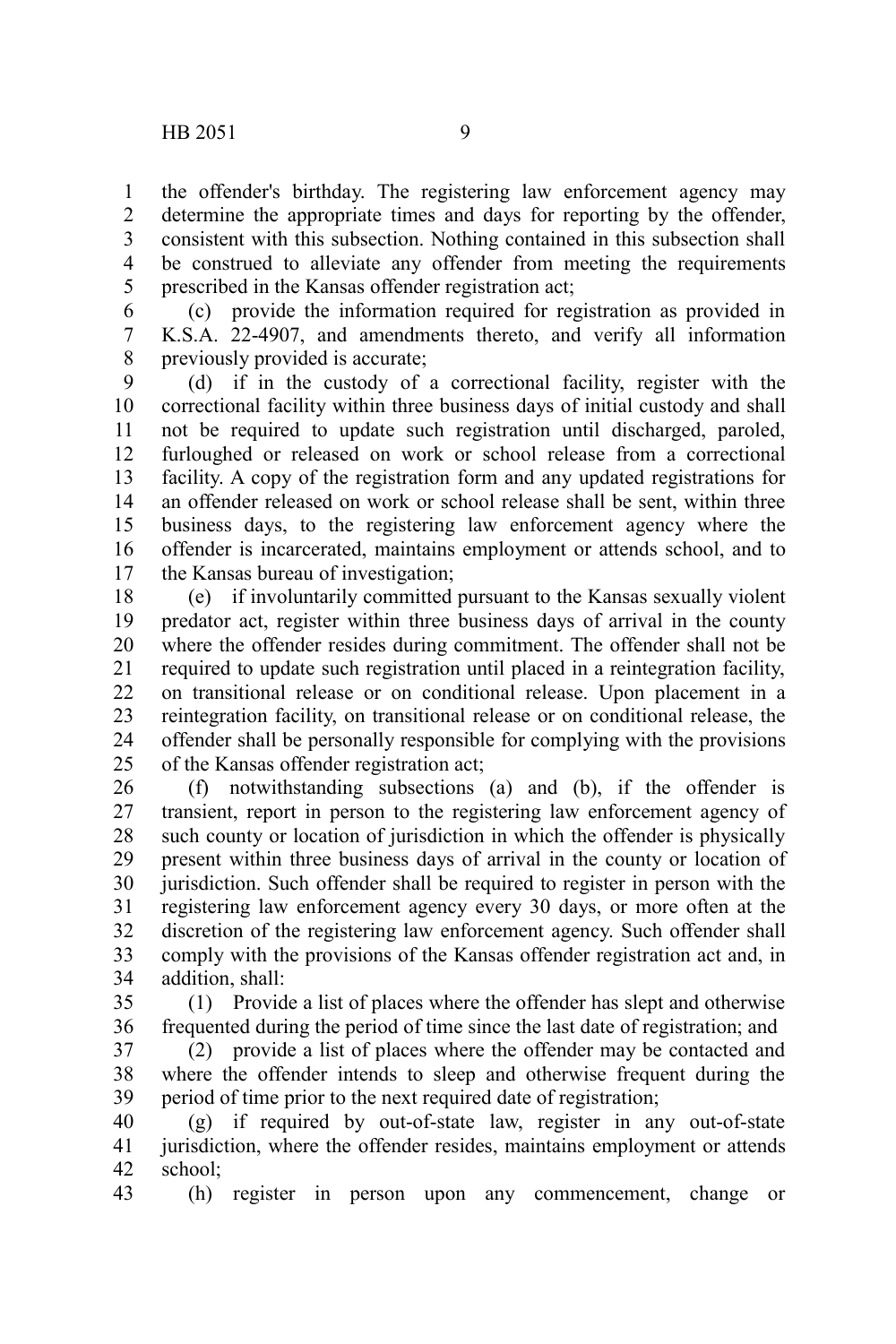termination of residence location, employment status, school attendance or other information as provided in K.S.A. 22-4907, and amendments thereto, within three business days of such commencement, change or termination, to the registering law enforcement agency or agencies where last registered and provide written notice to the Kansas bureau of 1 2 3 4 5

investigation; 6

(i) report in person to the registering law enforcement agency or agencies within three business days of any change in name; 7 8

(j) if receiving inpatient treatment at any treatment facility, inform the treatment facility of the offender's status as an offender and inform the registering law enforcement agency of the county or location of jurisdiction in which the treatment facility is located of the offender's presence at the treatment facility and the expected duration of the treatment; 9 10 11 12 13 14

(k) submit to the taking of an updated photograph by the registering law enforcement agency on each occasion when the offender registers with or reports to the registering law enforcement agency in the county or location of jurisdiction in which the offender resides, maintains employment or attends school. In addition, such offender shall submit to the taking of a photograph to document any changes in identifying characteristics, including, but not limited to, scars, marks and tattoos; 15 16 17 18 19 20 21

(l) remit payment to the sheriff's office in the amount of \$20 as part of the reporting process required pursuant to subsection (b) in each county in which the offender resides, maintains employment or is attending school. Registration will be completed regardless of whether or not the offender remits payment. Failure of the offender to remit full payment within 15 days of registration is a violation of the Kansas offender registration act and is subject to prosecution pursuant to K.S.A. 22-4903, and amendments thereto. Notwithstanding other provisions herein, payment of this fee is not required: 22 23 24 25 26 27 28 29 30

(1) When an offender provides updates or changes in information or during an initial registration unless such updates, changes or initial registration is during the month of such offender's birthday and every third, sixth and ninth month occurring before and after the month of the offender's birthday; 31 32 33 34 35

(2) when an offender is transient and is required to register every 30 days, or more frequently as ordered by the registering law enforcement agency, except during the month of the offender's birthday and every third, sixth and ninth month occurring before and after the month of the offender's birthday; or 36 37 38 39 40

(3) if an offender has, prior to the required reporting and within the last three years, been determined to be indigent by a court of law, and the basis for that finding is recorded by the court; 41 42 43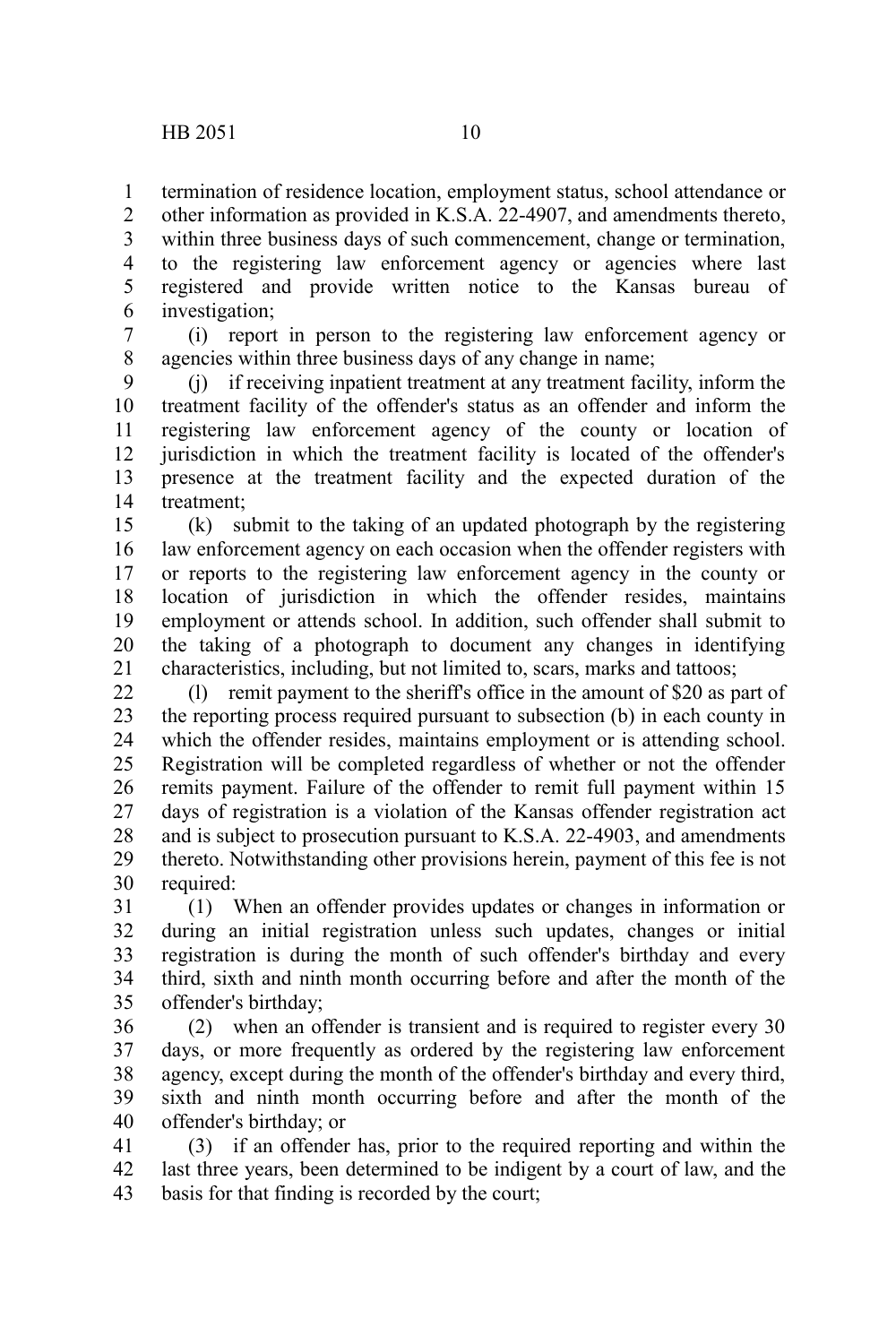(m) annually renew any driver's license pursuant to K.S.A. 8-247, and amendments thereto, and annually renew any identification card pursuant to K.S.A. 2018 Supp. 8-1325a, and amendments thereto; 1 2 3

4

(n) if maintaining primary residence in this state, surrender all driver's licenses and identification cards from other states, territories and the District of Columbia, except if the offender is presently serving and maintaining active duty in any branch of the United States military or the offender is an immediate family member of a person presently serving and maintaining active duty in any branch of the United States military; 5 6 7 8 9

(o) read and sign the registration form noting whether the requirements provided in this section have been explained to the offender; and 10 11 12

(p) report in person to the registering law enforcement agency in the jurisdiction of the offender's residence and provide written notice to the Kansas bureau of investigation 21 days prior to any travel outside of the United States, and provide an itinerary including, but not limited to, destination, means of transport and duration of travel, or if under emergency circumstances, within three business days of making travel arrangements. 13 14 15 16 17 18 19

Sec. 4. K.S.A. 2018 Supp. 22-4906 is hereby amended to read as follows: 22-4906. (a) (1) Except as provided in subsection (c), if convicted of any of the following offenses, an offender's duration of registration shall be, if confined, 15 years after the date of parole, discharge or release, whichever date is most recent, or, if not confined, 15 years from the date of conviction: 20 21 22 23 24 25

(A) Sexual battery, as defined in K.S.A. 21-3517, prior to its repeal, or K.S.A. 2018 Supp. 21-5505(a), and amendments thereto; 26 27

(B) adultery, as defined in K.S.A. 21-3507, prior to its repeal, or K.S.A. 2018 Supp. 21-5511, and amendments thereto, when one of the parties involved is less than 18 years of age; 28 29 30

(C) promoting the sale of sexual relations, as defined in K.S.A. 2018 Supp. 21-6420, and amendments thereto; 31 32

(D) patronizing a prostitute, as defined in K.S.A. 21-3515, prior to its repeal, or K.S.A. 2018 Supp. 21-6421, prior to its amendment by section 18 of chapter 120 of the 2013 Session Laws of Kansas on July 1, 2013, when one of the parties involved is less than 18 years of age; 33 34 35 36

(E) lewd and lascivious behavior, as defined in K.S.A. 21-3508, prior to its repeal, or K.S.A. 2018 Supp. 21-5513, and amendments thereto, when one of the parties involved is less than 18 years of age; 37 38 39

(F) capital murder, as defined in K.S.A. 21-3439, prior to its repeal, or K.S.A. 2018 Supp. 21-5401, and amendments thereto; 40 41

(G) murder in the first degree, as defined in K.S.A. 21-3401, prior to its repeal, or K.S.A. 2018 Supp. 21-5402, and amendments thereto; 42 43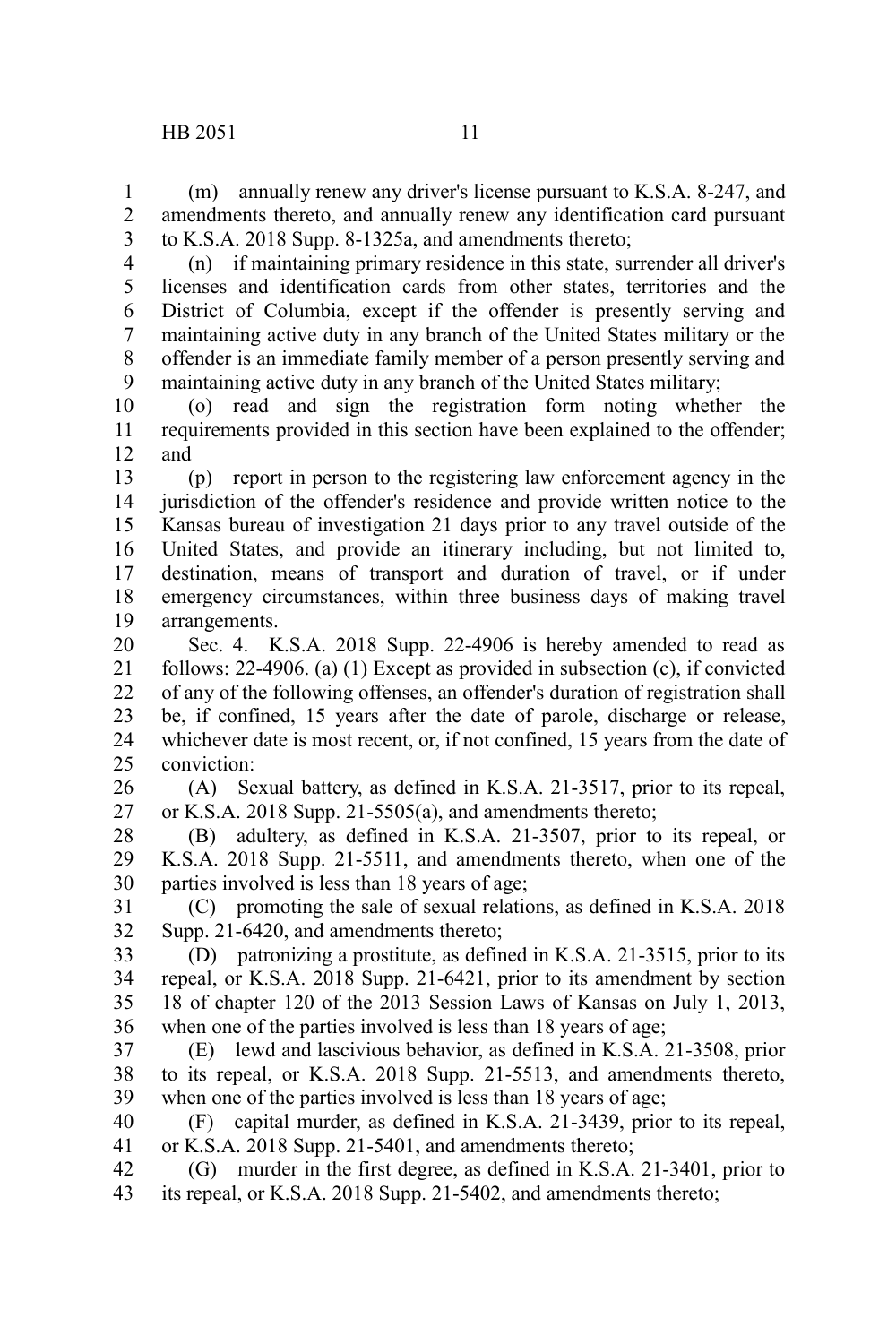(H) murder in the second degree, as defined in K.S.A. 21-3402, prior to its repeal, or K.S.A. 2018 Supp. 21-5403, and amendments thereto; 1 2

(I) voluntary manslaughter, as defined in K.S.A. 21-3403, prior to its repeal, or K.S.A. 2018 Supp. 21-5404, and amendments thereto; 3 4

(J) involuntary manslaughter, as defined in K.S.A. 21-3404, prior to its repeal, or K.S.A. 2018 Supp. 21-5405(a)(1), (a)(2) or (a)(4), and amendments thereto; 5 6 7

(K) criminal restraint, as defined in K.S.A. 21-3424, prior to its repeal, or K.S.A. 2018 Supp. 21-5411, and amendments thereto, except by a parent, and only when the victim is less than 18 years of age; 8 9 10

(L) any act which has been determined beyond a reasonable doubt to have been sexually motivated, unless the court, on the record, finds that the act involved non-forcible sexual conduct, the victim was at least 14 years of age and the offender was not more than four years older than the victim; 11 12 13 14 15

(M) conviction of any person required by court order to register for an offense not otherwise required as provided in the Kansas offender registration act; 16 17 18

(N) conviction of any person felony and the court makes a finding on the record that a deadly weapon was used in the commission of such person felony; 19 20 21

(O) unlawful manufacture or attempting such of any controlled substance or controlled substance analog, as defined in K.S.A. 65-4159, prior to its repeal, K.S.A. 2010 Supp. 21-36a03, prior to its transfer, or K.S.A. 2018 Supp. 21-5703, and amendments thereto; 22 23 24 25

(P) possession of ephedrine, pseudoephedrine, red phosphorus, lithium metal, sodium metal, iodine, anhydrous ammonia, pressurized ammonia or phenylpropanolamine, or their salts, isomers or salts of isomers with intent to use the product to manufacture a controlled substance, as defined by K.S.A. 65-7006(a), prior to its repeal, K.S.A. 2010 Supp. 21-36a09(a), prior to its transfer, or K.S.A. 2018 Supp. 21- 5709(a), and amendments thereto; 26 27 28 29 30 31 32

(Q) K.S.A. 65-4161, prior to its repeal, K.S.A. 2010 Supp. 21-  $36a05(a)(1)$ , prior to its transfer, or K.S.A. 2018 Supp. 21-5705 $(a)(1)$ , and amendments thereto: or 33 34 35

(R)*(O)* any attempt, conspiracy or criminal solicitation, as defined in K.S.A. 21-3301, 21-3302 or 21-3303, prior to their repeal, or K.S.A. 2018 Supp. 21-5301, 21-5302 and 21-5303, and amendments thereto, of an offense defined in this subsection. 36 37 38 39

(2) Except as otherwise provided by the Kansas offender registration act, the duration of registration terminates, if not confined, at the expiration of 15 years from the date of conviction. Any period of time during which any offender is incarcerated in any jail or correctional 40 41 42 43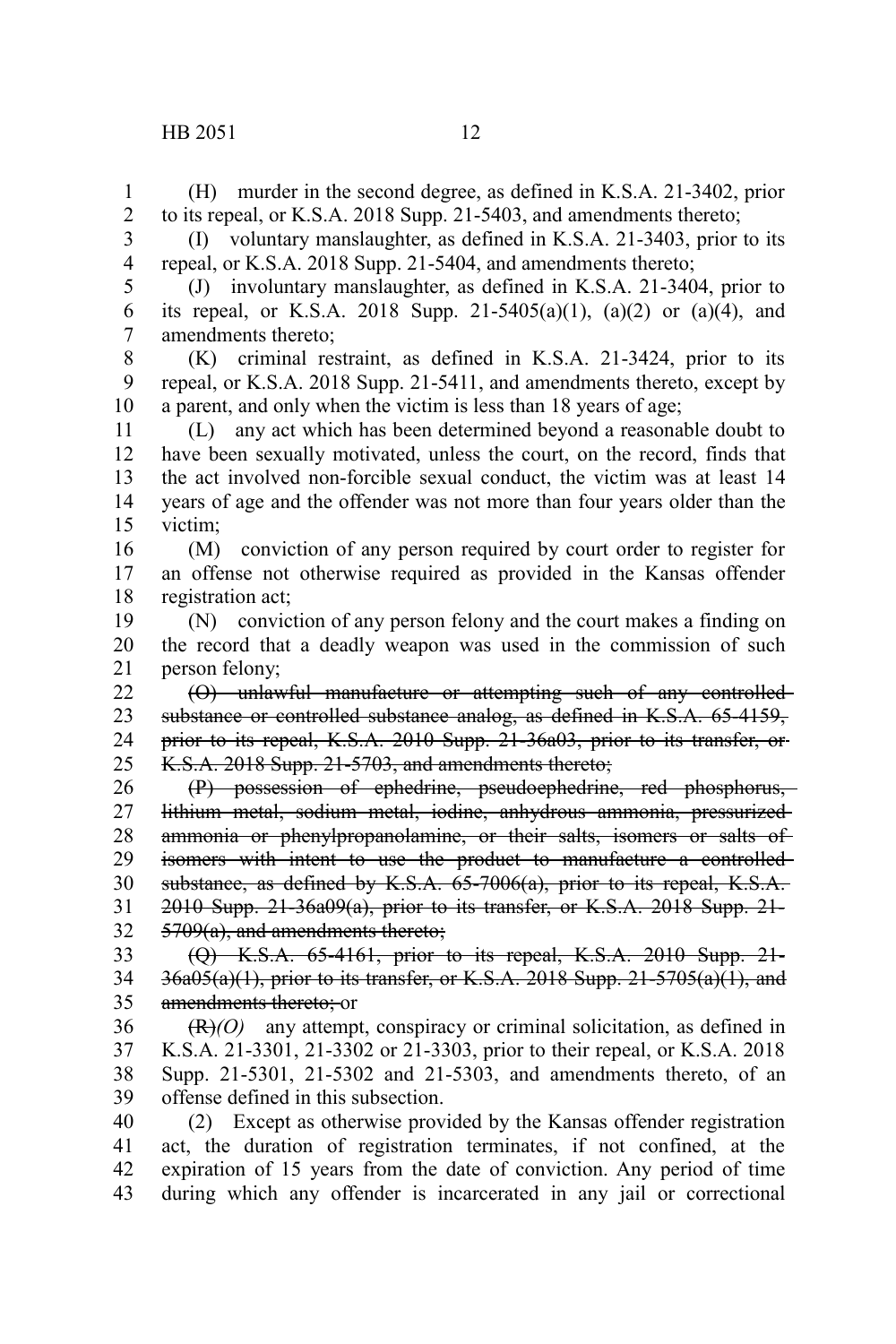facility or during which the offender does not comply with any and all requirements of the Kansas offender registration act shall not count toward the duration of registration. 1 2 3 4

(b) (1) Except as provided in subsection (c), if convicted of any of the following offenses, an offender's duration of registration shall be, if confined, 25 years after the date of parole, discharge or release, whichever date is most recent, or, if not confined, 25 years from the date of conviction: 5 6 7 8

(A) Criminal sodomy, as defined in K.S.A. 21-3505(a)(1), prior to its repeal, or K.S.A. 2018 Supp. 21-5504(a)(1) or (a)(2), and amendments thereto, when one of the parties involved is less than 18 years of age; 9 10 11

(B) indecent solicitation of a child, as defined in K.S.A. 21-3510, prior to its repeal, or K.S.A. 2018 Supp. 21-5508(a), and amendments thereto; 12 13 14

(C) electronic solicitation, as defined in K.S.A. 21-3523, prior to its repeal, or K.S.A. 2018 Supp. 21-5509, and amendments thereto; 15 16

(D) aggravated incest, as defined in K.S.A. 21-3603, prior to its repeal, or K.S.A. 2018 Supp. 21-5604(b), and amendments thereto; 17 18

(E) indecent liberties with a child, as defined in K.S.A. 21-3503, prior to its repeal, or K.S.A. 2018 Supp. 21-5506(a), and amendments thereto; 19 20

(F) unlawful sexual relations, as defined in K.S.A. 21-3520, prior to its repeal, or K.S.A. 2018 Supp. 21-5512, and amendments thereto; 21 22

(G) sexual exploitation of a child, as defined in K.S.A. 21-3516, prior to its repeal, or K.S.A. 2018 Supp. 21-5510, and amendments thereto, if the victim is 14 or more years of age but less than 18 years of age; 23 24 25

(H) aggravated sexual battery, as defined in K.S.A. 21-3518, prior to its repeal, or K.S.A. 2018 Supp. 21-5505(b), and amendments thereto; 26 27

(I) promoting prostitution, as defined in K.S.A. 21-3513, prior to its repeal, or K.S.A. 2018 Supp. 21-6420, prior to its amendment by section 17 of chapter 120 of the 2013 Session Laws of Kansas on July 1, 2013, if the person selling sexual relations is 14 or more years of age but less than 18 years of age; or 28 29 30 31 32

(J) any attempt, conspiracy or criminal solicitation, as defined in K.S.A. 21-3301, 21-3302 or 21-3303, prior to their repeal, or K.S.A. 2018 Supp. 21-5301, 21-5302 and 21-5303, and amendments thereto, of an offense defined in this subsection. 33 34 35 36

(2) Except as otherwise provided by the Kansas offender registration act, the duration of registration terminates, if not confined, at the expiration of 25 years from the date of conviction. Any period of time during which any offender is incarcerated in any jail or correctional facility or during which the offender does not comply with any and all requirements of the Kansas offender registration act shall not count toward the duration of registration. 37 38 39 40 41 42 43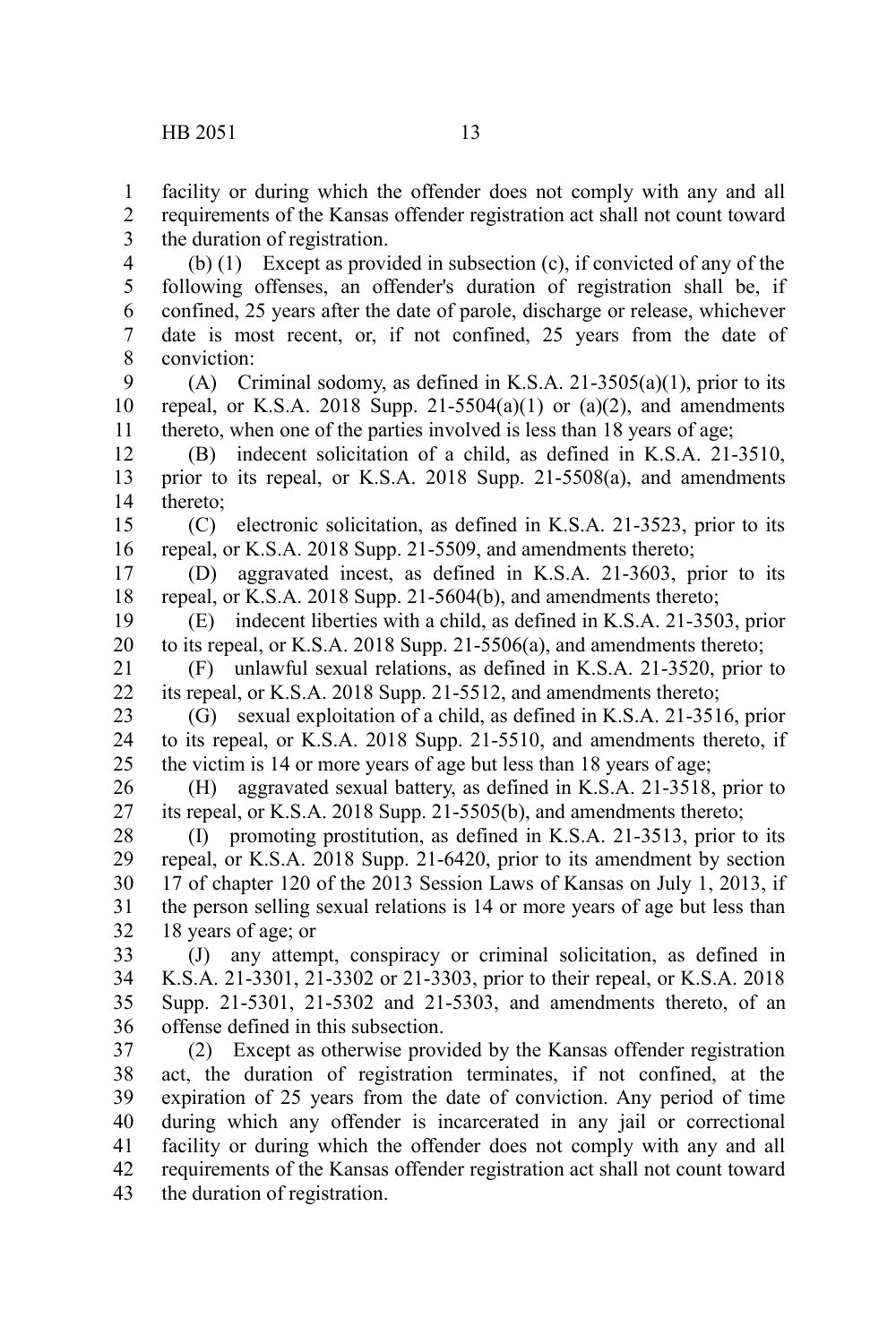lifetime:

offender's lifetime.

(c) Upon a second or subsequent conviction of an offense requiring registration, an offender's duration of registration shall be for such

(d) The duration of registration for any offender who has been convicted of any of the following offenses shall be for such offender's

(1) Rape, as defined in K.S.A. 21-3502, prior to its repeal, or K.S.A. 2018 Supp. 21-5503, and amendments thereto; (2) aggravated indecent solicitation of a child, as defined in K.S.A. 21-3511, prior to its repeal, or K.S.A. 2018 Supp. 21-5508(b), and amendments thereto; (3) aggravated indecent liberties with a child, as defined in K.S.A. 21-3504, prior to its repeal, or K.S.A. 2018 Supp. 21-5506(b), and amendments thereto; (4) criminal sodomy, as defined in K.S.A. 21-3505(a)(2) or (a)(3), prior to its repeal, or K.S.A. 2018 Supp.  $21-5504(a)(3)$  or  $(a)(4)$ , and amendments thereto; (5) aggravated criminal sodomy, as defined in K.S.A. 21-3506, prior to its repeal, or K.S.A. 2018 Supp. 21-5504(b), and amendments thereto; (6) aggravated human trafficking, as defined in K.S.A. 21-3447, prior to its repeal, or K.S.A. 2018 Supp. 21-5426(b), and amendments thereto; (7) sexual exploitation of a child, as defined in K.S.A. 21-3516, prior to its repeal, or K.S.A. 2018 Supp. 21-5510, and amendments thereto, if the victim is less than 14 years of age; (8) promoting prostitution, as defined in K.S.A. 21-3513, prior to its repeal, or K.S.A. 2018 Supp. 21-6420, prior to its amendment by section 17 of chapter 120 of the 2013 Session Laws of Kansas on July 1, 2013, if the person selling sexual relations is less than 14 years of age; (9) kidnapping, as defined in K.S.A. 21-3420, prior to its repeal, or K.S.A. 2018 Supp. 21-5408(a), and amendments thereto; (10) aggravated kidnapping, as defined in K.S.A. 21-3421, prior to its repeal, or K.S.A. 2018 Supp. 21-5408(b), and amendments thereto; (11) commercial sexual exploitation of a child, as defined in K.S.A. 2018 Supp. 21-6422, and amendments thereto; or (12) any attempt, conspiracy or criminal solicitation, as defined in 7 8 9 10 11 12 13 14 15 16 17 18 19 20 21 22 23 24 25 26 27 28 29 30 31 32 33 34 35

K.S.A. 21-3301, 21-3302 or 21-3303, prior to their repeal, or K.S.A. 2018 Supp. 21-5301, 21-5302 and 21-5303, and amendments thereto, of an offense defined in this subsection. 36 37 38

(e) Any person who has been declared a sexually violent predator pursuant to K.S.A. 59-29a01 et seq., and amendments thereto, shall register for such person's lifetime. 39 40 41

(f) Notwithstanding any other provisions of this section, for an offender less than 14 years of age who is adjudicated as a juvenile offender 42 43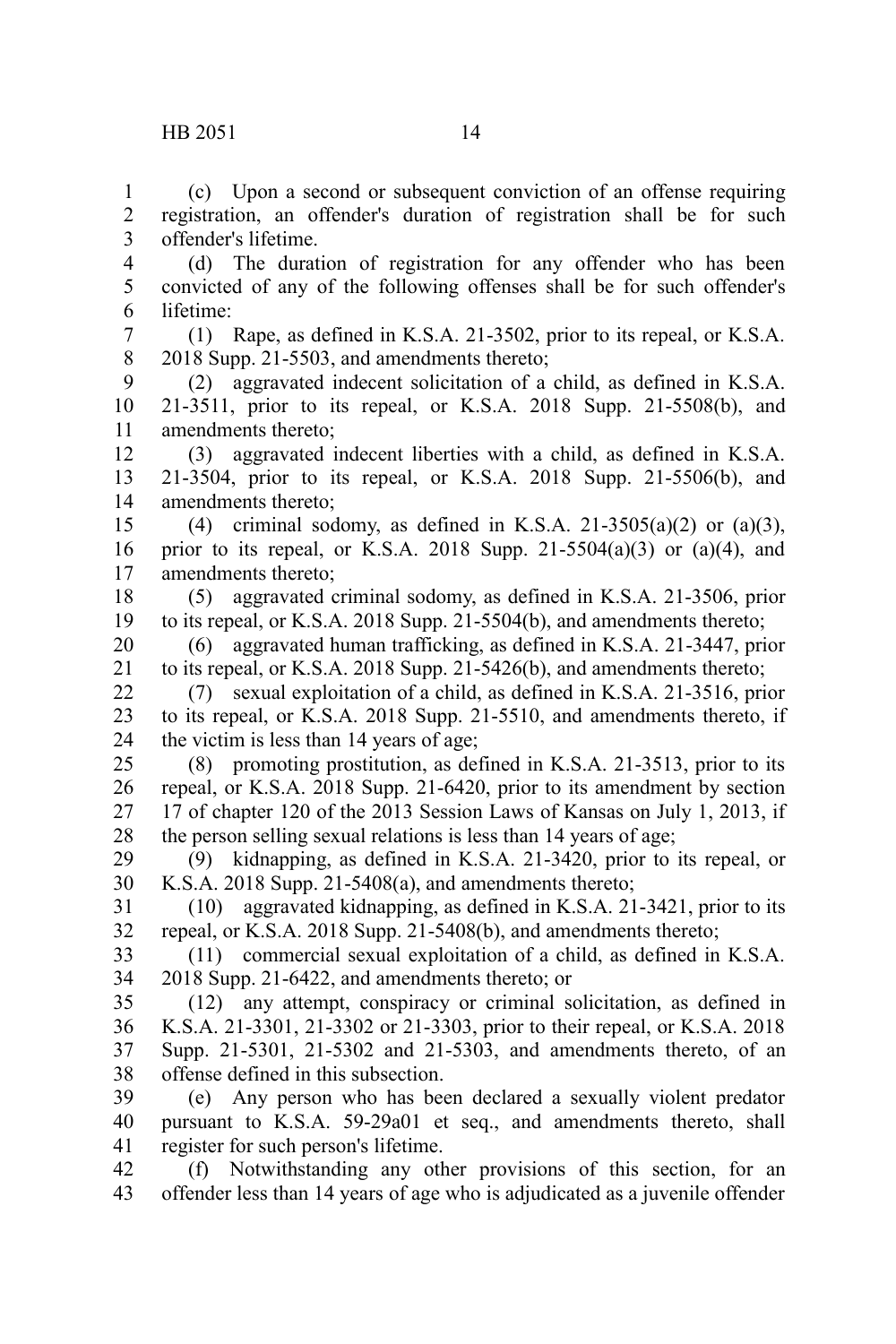for an act which if committed by an adult would constitute a sexually violent crime set forth in K.S.A. 22-4902(c), and amendments thereto, the court shall: 1 2 3

(1) Require registration until such offender reaches 18 years of age, at the expiration of five years from the date of adjudication or, if confined, from release from confinement, whichever date occurs later. Any period of time during which the offender is incarcerated in any jail, juvenile facility or correctional facility or during which the offender does not comply with any and all requirements of the Kansas offender registration act shall not count toward the duration of registration; 4 5 6 7 8 9 10

(2) not require registration if the court, on the record, finds substantial and compelling reasons therefor; or 11 12

(3) require registration, but such registration information shall not be open to inspection by the public or posted on any internet website, as provided in K.S.A. 22-4909, and amendments thereto. If the court requires registration but such registration is not open to the public, such offender shall provide a copy of such court order to the registering law enforcement agency at the time of registration. The registering law enforcement agency shall forward a copy of such court order to the Kansas bureau of investigation. 13 14 15 16 17 18 19 20

If such offender violates a condition of release during the term of the conditional release, the court may require such offender to register pursuant to paragraph (1). 21 22 23

(g) Notwithstanding any other provisions of this section, for an offender 14 years of age or more who is adjudicated as a juvenile offender for an act which if committed by an adult would constitute a sexually violent crime set forth in K.S.A. 22-4902(c), and amendments thereto, and such crime is not an off-grid felony or a felony ranked in severity level 1 of the nondrug grid as provided in K.S.A. 21-4704, prior to its repeal, or K.S.A. 2018 Supp. 21-6804, and amendments thereto, the court shall: 24 25 26 27 28 29 30

(1) Require registration until such offender reaches 18 years of age, at the expiration of five years from the date of adjudication or, if confined, from release from confinement, whichever date occurs later. Any period of time during which the offender is incarcerated in any jail, juvenile facility or correctional facility or during which the offender does not comply with any and all requirements of the Kansas offender registration act shall not count toward the duration of registration; 31 32 33 34 35 36 37

(2) not require registration if the court, on the record, finds substantial and compelling reasons therefor; or 38 39

(3) require registration, but such registration information shall not be open to inspection by the public or posted on any internet website, as provided in K.S.A. 22-4909, and amendments thereto. If the court requires registration but such registration is not open to the public, such offender 40 41 42 43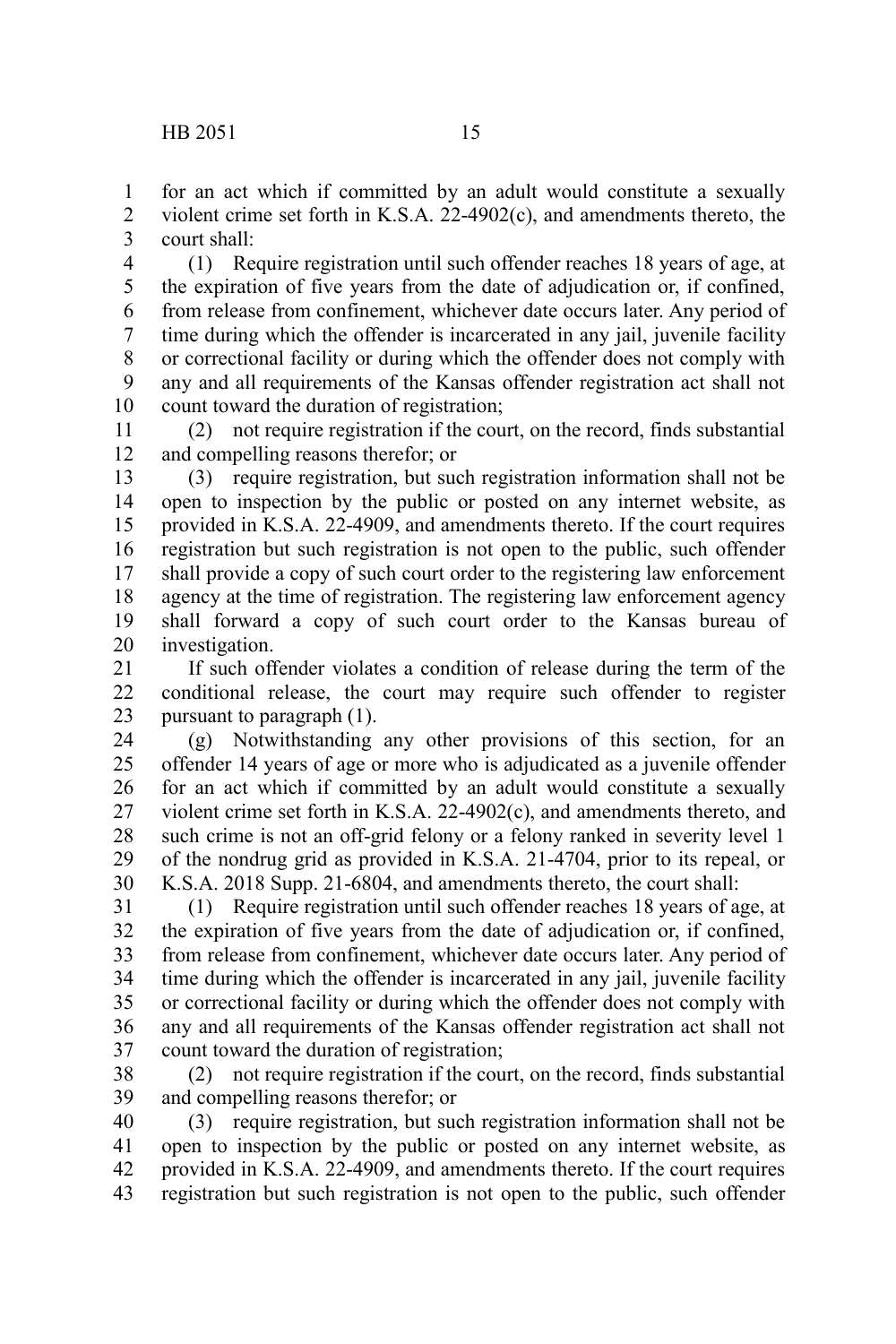shall provide a copy of such court order to the registering law enforcement 1

agency at the time of registration. The registering law enforcement agency shall forward a copy of such court order to the Kansas bureau of investigation. 2 3 4

If such offender violates a condition of release during the term of the conditional release, the court may require such offender to register pursuant to paragraph (1). 5 6 7

(h) Notwithstanding any other provisions of this section, an offender 14 years of age or more who is adjudicated as a juvenile offender for an act which if committed by an adult would constitute a sexually violent crime set forth in K.S.A.  $22-4902(c)$ , and amendments thereto, and such crime is an off-grid felony or a felony ranked in severity level 1 of the nondrug grid as provided in K.S.A. 21-4704, prior to its repeal, or K.S.A. 2018 Supp. 21-6804, and amendments thereto, shall be required to register for such offender's lifetime. 8 9 10 11 12 13 14 15

(i) Notwithstanding any other provision of law, if a diversionary agreement or probation order, either adult or juvenile, or a juvenile offender sentencing order, requires registration under the Kansas offender registration act for an offense that would not otherwise require registration as provided in K.S.A.  $22-4902(a)(5)$ , and amendments thereto, then all provisions of the Kansas offender registration act shall apply, except that the duration of registration shall be controlled by such diversionary agreement, probation order or juvenile offender sentencing order. 16 17 18 19 20 21 22 23

(j) The duration of registration does not terminate if the convicted or adjudicated offender again becomes liable to register as provided by the Kansas offender registration act during the required period of registration. 24 25 26

(k) For any person moving to Kansas who has been convicted or adjudicated in an out-of-state court, or who was required to register under an out-of-state law, the duration of registration shall be the length of time required by the out-of-state jurisdiction or by the Kansas offender registration act, whichever length of time is longer. The provisions of this subsection shall apply to convictions or adjudications prior to June 1, 2006, and to persons who moved to Kansas prior to June l, 2006, and to convictions or adjudications on or after June 1, 2006, and to persons who moved to Kansas on or after June l, 2006. 27 28 29 30 31 32 33 34 35

(l) For any person residing, maintaining employment or attending school in this state who has been convicted or adjudicated by an out-ofstate court of an offense that is comparable to any crime requiring registration pursuant to the Kansas offender registration act, but who was not required to register in the jurisdiction of conviction or adjudication, the duration of registration shall be the duration required for the comparable offense pursuant to the Kansas offender registration act. 36 37 38 39 40 41 42

Sec. 5. K.S.A. 2018 Supp. 22-4909 is hereby amended to read as 43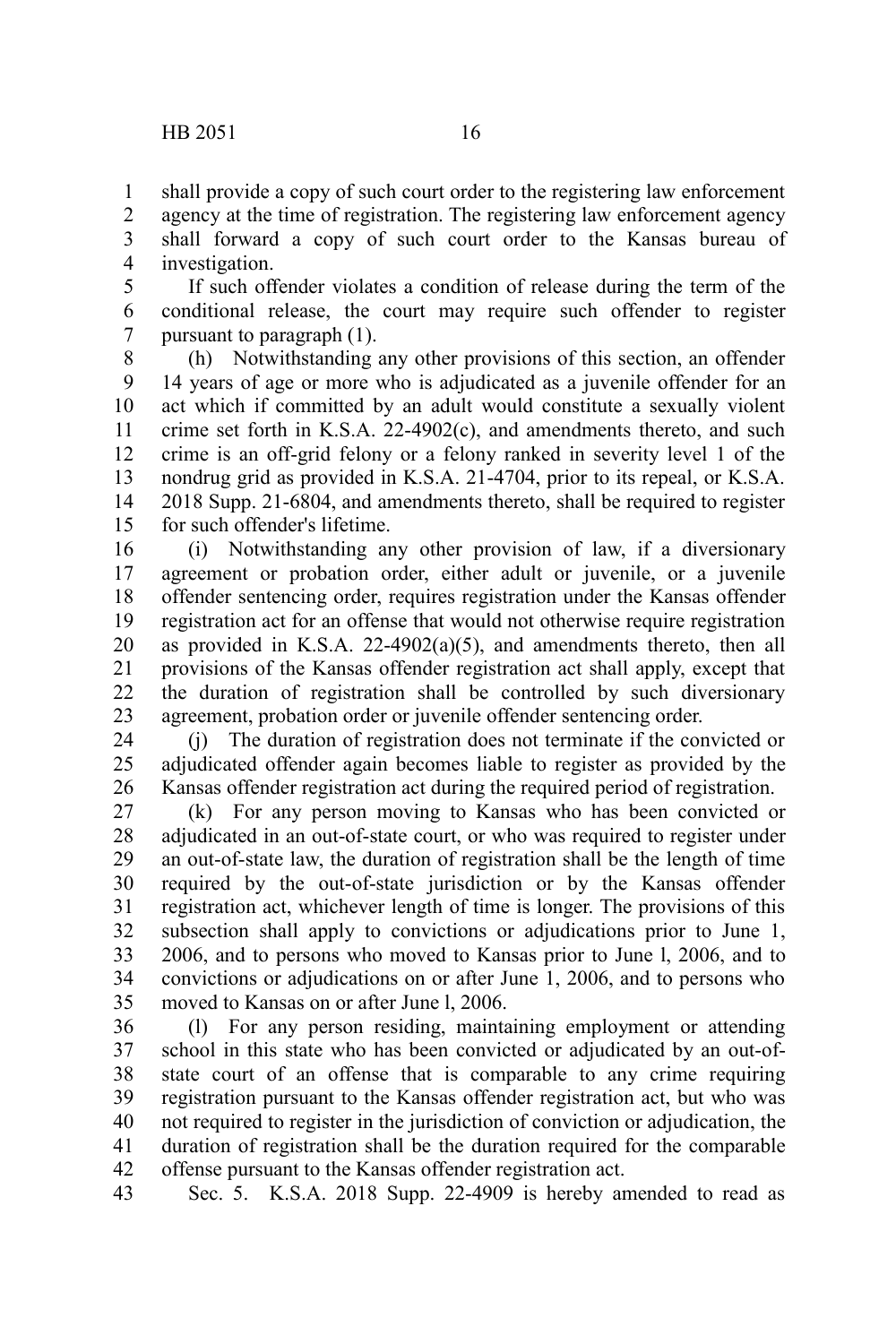follows: 22-4909. (a) Except as prohibited by subsections (c), (d), (e) and (f) of this section and subsections  $(f)$  and  $(g)$  of K.S.A. 22-4906*(f) and (g)*, and amendments thereto, the statements or any other information required by the Kansas offender registration act shall be open to inspection by the public at the registering law enforcement agency, at the headquarters of the Kansas bureau of investigation and on any internet website sponsored or created by a registering law enforcement agency or the Kansas bureau of investigation that contains such statements or information, and specifically are subject to the provisions of the Kansas open records act, K.S.A. 45-215 et seq., and amendments thereto. 1 2 3 4 5 6 7 8 9 10

(b) Any information posted on an internet website sponsored or created by a registering law enforcement agency or the Kansas bureau of investigation shall identify, in a prominent manner, whether an offender is a sex offender, *or* a violent offender-or a drug offender. Such internet websites shall include the following information for each offender: 11 12 13 14 15

16

(1) Name of the offender, including any aliases;

(2) address of each residence at which the offender resides or will reside and, if the offender does not have any present or expected residence address, other information about where the offender has their home or habitually lives. If current information of this type is not available because the offender is in violation of the requirement to register or cannot be located, the website must so note; 17 18 19 20 21  $22$ 

(3) temporary lodging information;

(4) address of any place where the offender is a student or will be a student; 24 25

(5) license plate number and a description of any vehicle owned or operated by the offender, including any aircraft or watercraft; 26 27

28

23

(6) physical description of the offender; (7) the offense or offenses for which the offender is registered and any other offense for which the offender has been convicted or 29 30

adjudicated; 31

32 33 (8) a current photograph of the offender; and

34

(9) all professional licenses, designations and certifications.

(c) Notwithstanding subsection (a), information posted on an internet website sponsored or created by a registering law enforcement agency or the Kansas bureau of investigation shall not contain the address of any place where the offender is an employee or any other information about where the offender works. Such internet website shall contain a statement that employment information is publicly available and may be obtained by contacting the appropriate registering law enforcement agency or by signing up for community notification through the official website of the Kansas bureau of investigation. 35 36 37 38 39 40 41 42

(d) Notwithstanding subsection (a), pursuant to a court finding 43